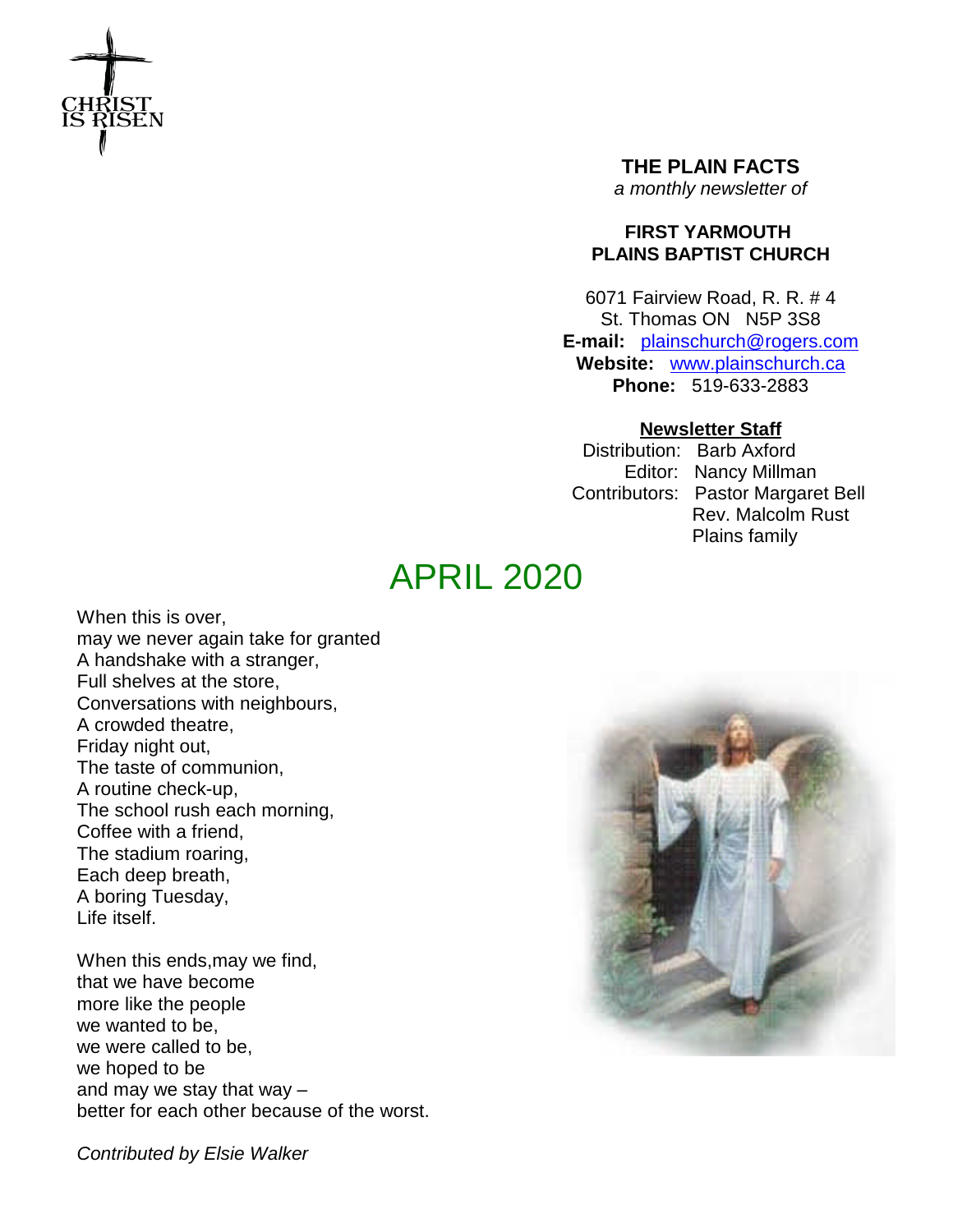

# **PRAYER CONCERNS**

*To protect the privacy concerns of our families, friends, neighbours and church family, it is requested that before names are submitted to the Pastor for prayer, or are put on the Plain Facts prayer list, permission be sought and granted from the individuals to be named, or from family members who have been given express permission to speak on their behalf.*

Cathy Tredenick Marilyn Cartwright Alma Hopkins Heather Crafts Dave & Janet Stewart Ray Martin Milton Springer Marietta Roberts Vince Melvin **Michael Kingswood** Carol Maes Karl Crocker Ashley & family Cannady Family Neil Neil Don Gillard Jill Coull Mary Underhill Phil Greg Lidster Ferne Jameson-Pell Dick & Jim Ronald Larry Mizon Betty Graham Marilyn Smith **Ed Somerville** Family of Betty Nick

Jason Carnegie Sally Paul Janet & Dennis Ellen Brekelmans' family

### **In Sympathy**

We offer our prayers and condolences to Natalie Shoemaker her daughter Rayce and to Tom and Jonathan Daye at the passing of Natalie's dear mother, Betty Nick on February 21 in B.C. She was 80 years. She leaves her husband Andy and the family with countless wonderful memories and she will be greatly missed by all who knew and loved her. *Pastor Bell*



### **EVENTS FOR APRIL**

All cancelled due to COVID19

### **From the Pastor**:

In times of uncertainty and change, it helps to listen to the wisdom of those who also lived through challenging times and helped to change them for the better. So in this period of fear and uncertainty I offer the wise words of Rosa Parks:

"I have learned over the years that when one's mind is made up, this diminishes fear; knowing what must be done does away with fear."

So, my friends, let us make up our minds and do what must be done: keep a safe distance between each other, wash our hands frequently, eat well, exercise, stay away from large gatherings of people, refrain from overbuying goods that others may need more than we do.

Lastly, let me send you a blessing/prayer from St. Patrick of Ireland.

May the Wisdom of God instruct us. May the Hand of God protect us. May the Word of God direct us. Amen

We can do this. Blessings and peace, Pastor Margie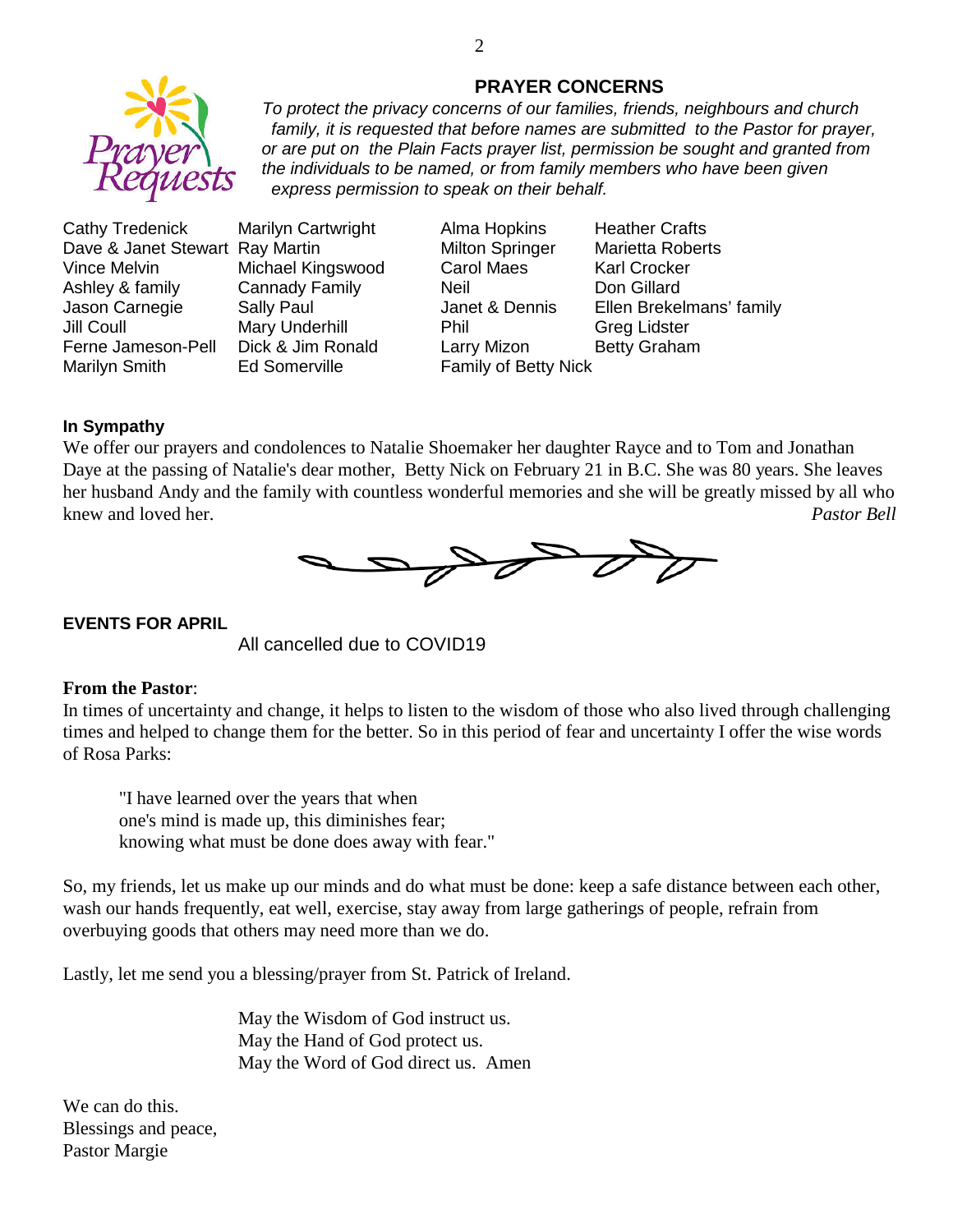

Some of the Pancake Supper kitchen crew...... Photo by Betty Rewbotham Left to Right: Jack Cummings, Betty Lidster, Jill Coull, Paul O'Drowsky, Mary Crosby, Donna Limon, Marion Lammiman, George Lidster, Charlie Rewbotham, Nancy Millman, Edith Norton

The **PANCAKE SUPPER** on Shrove Tuesday was a successful event. **\$1,000.00** has been forwarded to the **UNION COMMUNITY CENTRE.** Thank you to those who attended. We appreciate your support. Thank you to all who made financial donations and to those who donated pancake mix, and syrup. Thank you to the team.......to the ones who set up, who choreographed the workers, who cooked, who mixed, who griddled and flipped, who served, who cleared, who washed, who steeped and percolated, who cleaned up and cleared away. These events require a lot of hands doing a lot of work. **WHAT A TEAM. THANK YOU!**

# **UNDER CONSTRUCTION:**





# **Re: CoronaVirus shut-down**:

Above all keep some normality in our lives. Sunday is church time in my life so if I am to keep this normal I need to spend time renewing and refreshing my soul and spirit. Keep things as normal as possible. Spend time to make your self feel good by dressing in something you feel good in. Blessings --keep normality in your life as much as possible--wash your hands--feel good about yourself ---this is beyond your control and it will pass. *Words of wisdom from Elsie Walker*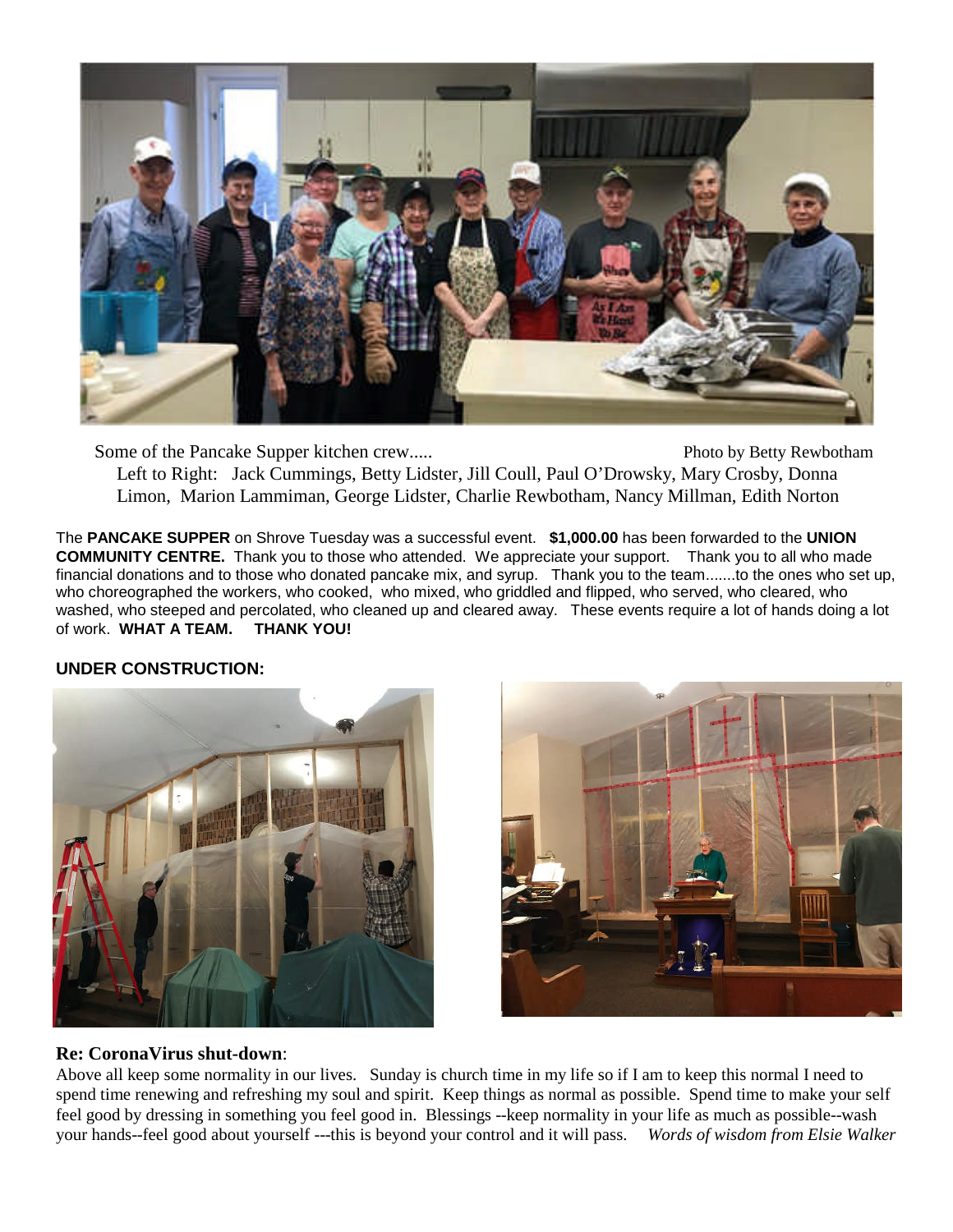# **QUILT FOR SALE:**

This quilt was created, assembled and sewn by Elsie Walker. It was hand quilted by Plains Knotty Quilters: Edith Norton, Sharon Axford, Marion Maynard, Madge Barrett, Lillian Hartford, Rona Wilson, Carolyn Plaunt, Nancy Millman, Beth Phoenix.

Elsie has donated it to the Knotty Quilters (Plains Ladies Aid).



Size: 82" x 92" (Queen Size) Price: \$800.00

The proceeds to go toward the refurbishing of the front of the church sanctuary.

If interest please contact Nancy Millman or Elsie Walker.



**FAMILY CAMP OUT** at Springwater The dates are FATHER'S DAY WEEKEND June 17 - 21, 2020 (Wednesday to Sunday)



# **NOTE: There may not be a hard copy of the Plain Facts April News Letter due to the closure of the printing shop which produces it.**

- $7<sup>TH</sup>$
- $7<sup>th</sup>$
- 8<sup>th</sup>
- $9<sup>th</sup>$ <br>11<sup>th</sup> Tiffany Graham 21<sup>st</sup> Sally Paul
- 
- 
- 
- 
- 18<sup>th</sup> Diane O'Brien

# **APRIL BIRTHDAYS ANNIVERSARIES**<br>  $7^{TH}$  Brenton Axford **19<sup>th</sup>** Lillian Hartford

- Brenton Axford 19<sup>th</sup> Lillian Hartford
	-
	-
	-
- Mary Smoke  $26<sup>th</sup>$  Evan Jackson
- $13<sup>th</sup>$  Madge Barrett  $26<sup>th</sup>$  Troy Dale
- $13<sup>th</sup>$  Malcolm Rust  $28<sup>th</sup>$  Pauline Duffy
- 18<sup>th</sup> Jack Cummings 30<sup>th</sup> Michael Johnson

Ryan Ruddock 20<sup>th</sup> Donna Limon 14<sup>th</sup> Margaret Bell, Ordained in 1991 Brian Plaunt 21<sup>st</sup> Cassidy Proctor 23<sup>rd</sup> Malcolm & Donna Rust



Even if you're on the right track, you'll get run over if you just sit there. *Will Rogers*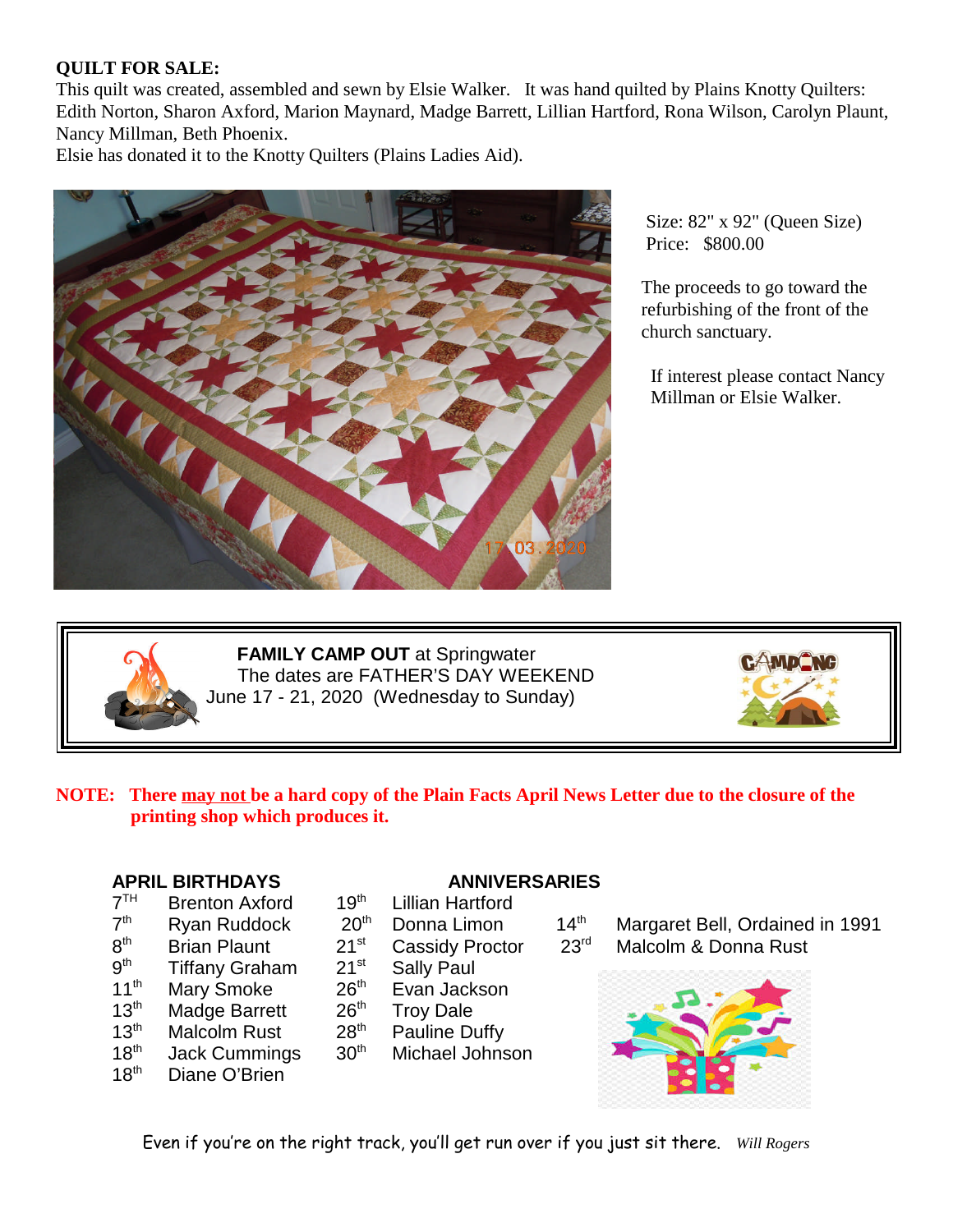## **Lent 2 Sermon International Women's Day March 8, 2020** John 4: 5-15 Sermon: #EachforEqual

This year, International Women's Day falls on a Sunday. It has been around in some form since l909. Predominantly celebrated in Socialist and Communist countries until it was adopted by the Feminist movement and the United Nations in the l970's. The annual commemorations vary. In some countries it is a public holiday, in others a day for protests and in some places it is ignored altogether. The hashtag title of the sermon is #EachforEqual.

On the front page of your worship sheet you'll find a young person striking the #EachforEqual pose. Below the picture is a rewording of the theme: "An equal world is an enabled world" which means that the more educational, economic, cultural and spiritual opportunities that girls and women have in their communities, the healthier and wealthier those communities will become. Issues of gender equality involve every aspect of our lives from big to small.

The world is a long way from achieving gender equality. More women are likely to suffer severe injuries in a car crash as most safety features have been designed for men. Thousands of girls become child brides every day because they are seen as an economic burden for their families. Only 25% of seats in national parliaments are filled by women. Less than 7% of world leaders are female. Six countries give women equal work rights and Canada does not. The main message of IWD 2020 is that each person can do our bit to bring about gender equality.

"When the whole world is silent, even one voice becomes powerful." Malala Yousafzai

Although the focus for IWD is on women and girls, issues of being treated with equity and respect is important for men and boys. Males are victims of abuse, too. The numbers for women are higher. 1 in 3 women experience abuse at some point in their lives. I believe it is 1 in 4 for males. One abusive situation is one too many. Indigenous women are 5x more likely to be abused. It's important to remember and celebrate that the majority of men are not abusers. The majority of men want a more peaceful world and positive future for their daughters, granddaughters, sisters and nieces.

As we read in the gospel lesson today, Jesus believed that Samaritans, a culturally specific minority who were despised

### *"At the core, feminism simply consists of the radical notion that women are people too."*

by the majority of Jews, were people too. He believed that a Samaritan woman, who was despised for her culture, looked down on for her gender had a questionable reputation because of multiple marriages was a person, too. And so were tax collectors, prostitutes, beggars, disabled, abled, rich, and poor, outcasts, insiders, criminals, governors, and slaves. Jesus treated every person as "people too."

He went out of his way to ensure that the ones who were not treated or seen as worthy by the religious or political big shots of the day were welcomed, healed, lifted up and encouraged to believe that they were worthy because they were people, too. No matter what the prevailing culture told them they were—no matter who their faith leaders told them they were—no matter what circumstances told them they were---they were more, much more. They were blessed because they were God's people. And as God's children they were salt of the earth and lights in their world.

Lastly, for Canadians who are marking IWD the hashtag label #BecauseOfYou is being promoted on twitter. #BecauseOfYou encourages us to celebrate the women and girls who make or have made a positive impact on your life. On the card that you were given when you came in to church today, write down a name of a woman or women who have made an impact on your life. Past or present, a community leader or someone important in your life.

I invite you to take your card home with you. You may want to add more names as you think of them. Then post it up somewhere. Place it where you will notice it and be reminded of that woman or girl you admire. Put it where your child, spouse or grandchild may notice it. Then if you are asked about the name you can share why that woman matters to you—you can tell them about March 8 being IWD. Plains people, gals and gents, I salute you! #BecauseOfYou I am living my calling from Jesus to be a preacher woman. Amen. Paragraphs of Margaret's sermon selected by Malcolm Rust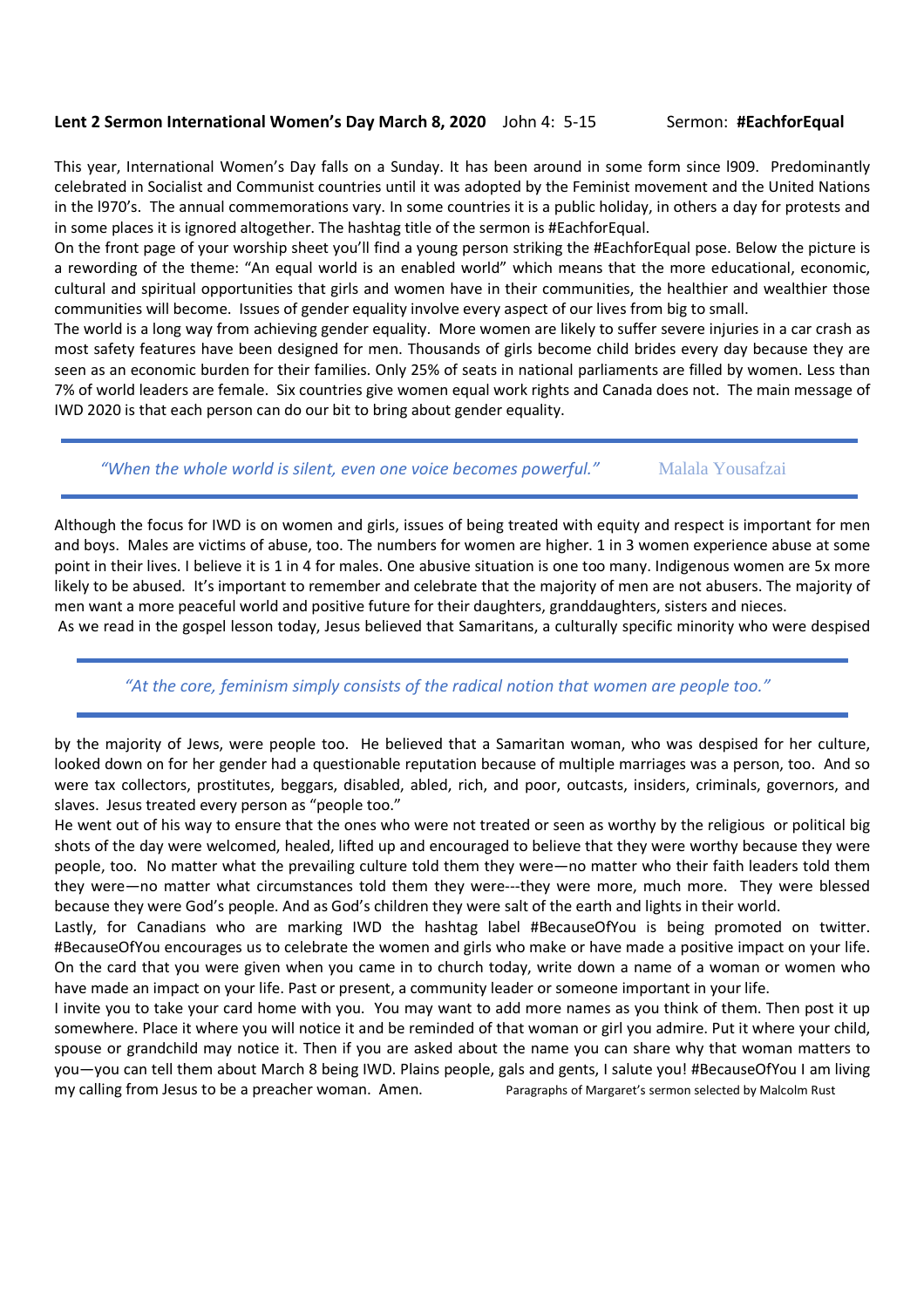#### **FIRST YARMOUTH BAPTIST CHURCH FINANCIAL STATEMENT as of 24 March 2020**

|                               | <b>General Fund</b> | <b>Missions</b> | <b>Communion Fund</b> | <b>Sunday School</b> | Totals         |
|-------------------------------|---------------------|-----------------|-----------------------|----------------------|----------------|
| Income                        | 20,356.34           | 739.01          | 920.85                | 345.00               | 22,361.20      |
| <b>Expenses</b>               | 22,933.60           | 739.01          | 558.25                | 345.00               | 24,575.86      |
| <b>Net Gain(Loss)</b>         | (-2,577.26)         | 0.00            | 362.60                | 0.00                 | $(-2, 214.66)$ |
| <b>Balance end of 2019</b>    | 50,208.97           | <u>0</u>        | 444.39                | 0.00                 | 50,653.36      |
| <b>Balance as at 03/24/20</b> | 47,631.71           | 0.00            | 806.99                | 0.00                 | 48,438.70      |

**1. The General Fund shows a net loss as of the 24th of March, 2020 of (-\$2,577.26).**

- **2. Missions income as of March 24, 2020 totalled \$739.01. That amount has been forwarded to CBOQ and CBM. This amount is made up as follows: CBOQ - General Budget - \$397.00; CBOQ Local Missions - \$60.00; CBM - General Budget - \$225.01; and CBM Sharing Way undesignated - \$57.00.**
- **3. The Communion fund had a net gain at the 24th of March, 2020 of \$362.60. There is an amount from previous years of \$444.39, leaving a balance in the Communion Fund of \$806.99.**
- **4. The designated Sunday School amount as at the 24th of March, 2020 was \$345.00. That amount has been paid to the Sunday school Treasurer at the end of the 1st quarter.**
- **5. The Future Projects Fund as at the 24th of March , 2020 totals \$7,968.79. The Plains Ladies Aid and the Plains Social Committee have each generously pledged \$2,500 towards the Future Projects Fund, which would then give a total of \$12,968.79 towards the audio/visual upgrades. Expenses to date for the renovation project total \$3,887.48, leaving a balance of \$9,081.31 in the Future Projects Fund. Donations towards the Future Projects Fund are gratefully accepted.**

**Respectfully Submitted Shirley E. Dale, Treasurer**

# **From the Finance Committee**:

In light of the COVID 19 concerns and the cancellation of church and all activities at Plains, the Finance Committee would like to remind you that monthly expenses of the church will continue and we encourage all donors who are not on the PAR Program to maintain support financially. Our new website, www.plainschurch.ca has a **Donate Now** button and your receipt will be issued immediately. Alternatively, you could mail the Treasurer



your givings or make up your offerings when we return to church. Please don't send cash in the mail. Thank you for your continual support. Stay safe!

Sherry Graham, Chair Payable to Plains Church General Fund Mailing Address on behalf of the Plains Finance Committee Shirley Dale 44694 Fruit Ridge Line R. R. # 5, St. Thomas, ON N5P 3S9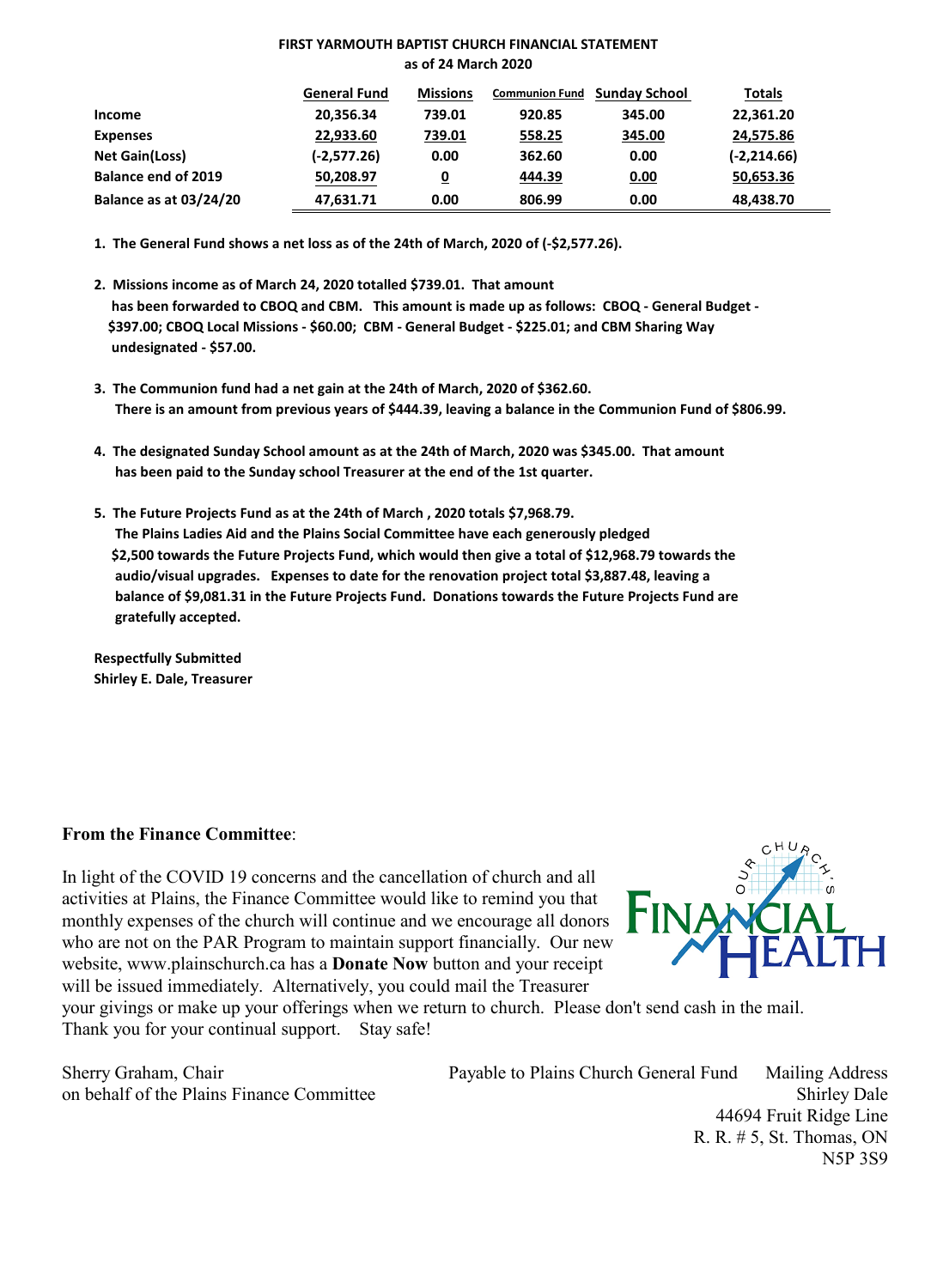# Pastor's Page

*When it was evening on that day, the first day of the week, and the doors of the house where the disciples had met were locked for fear of the Jewish authorities, Jesus came and stood among them and said, "Peace be with you." After he said this he showed them his hands and his side. Then the disciples rejoiced when they saw the Lord.* -The Easter Gospel Luke 20:19-20

"Christ is risen! He is risen indeed! Alleluia!" I would much rather share this joyous proclamation with you in person, but I am doubtful like Thomas the disciple that it will happen this year.

So far 2020 has been an 'annus horribilis' (to borrow a quote Queen Elizabeth II) in light of the Covid19 Pandemic. We think of those who have suffered the most from this pernicious, sneaky virus, whose health was compromised by it and the many precious lives lost because of it. We hold in our prayers their families and friends, as well as politicians, medical personnel, personal caregivers and front-line essential service workers who diligently carry out their duties even as researchers fervently seek answers.

As I thought about what I might share with you by way of an Easter message, I recalled the scripture passage from Luke 20: 19-20. The words that stand out for me given the current weird world situation were "*and the doors of the house where the disciples had met were locked for fear…"* In the case of the disciples, they feared and rightly so, that the ones who had killed their leader would come gunning for them, too. We too, are fearful these days, not of leaders but because we could catch a very nasty virus. We do not lock our doors to stop the authorities, but because the authorities have told us to stay home and stay at a safe distance from others. The circumstances differ, but the uncertainties, the unknowing and the disruptions of our routines leave us feeling kind of similar to the disciples'as they faced their dilemma.

I am hopeful that this new normal will not remain THE normal. No doubt many lives and the way we do some things will change due to this world-wide event. Hopefully we will come through this valley of the shadow with a deeper appreciation for our leaders, our nation, for the gift of life and Mother Earth and for the cherished values and beliefs that carried us through.

But Jesus' disciples had no reason to be as optimistic or hopeful. Their leader had been crucified. Rome was an unforgiving Master. Any dreams of Jesus being the